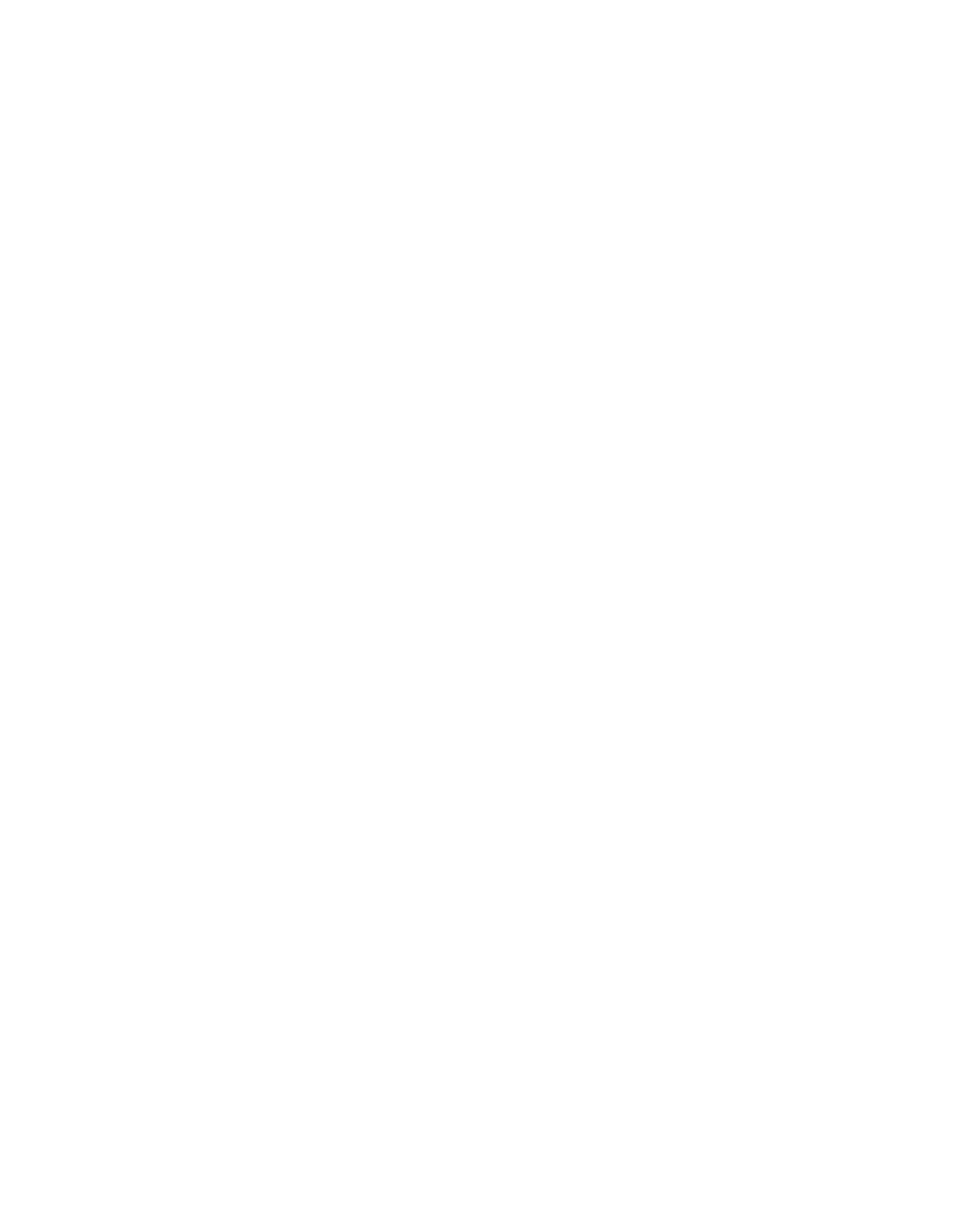#### **BURKE, Justice.**

[¶1] In this interlocutory appeal, Petitioner, SWM, challenges the juvenile court's determination that he was competent to proceed to adjudication in a delinquency proceeding. He contends that the juvenile court violated his constitutionally protected due process rights when it disregarded relevant evidence and failed to apply the proper standard in determining competency. We agree and, accordingly, reverse and remand for further proceedings.

#### *ISSUE*

[¶2] SWM presents one issue: Do the Constitutions of the United States and the State of Wyoming require that the due process considerations that underlie Wyo. Stat. Ann. § 7-11-303 also apply in determining the competency of a minor under Wyo. Stat. Ann. § 14-6-219?

### *FACTS*

[¶3] On December 23, 2011, the State filed a petition in juvenile court alleging that  $\overline{\text{SWM}}$  had committed two delinquent acts.<sup>1</sup> SWM was twelve years old at the time of the alleged delinquent acts. During his initial appearance, SWM was informed of "the consequences . . . of being a Delinquency Child," and was advised of his "rights guaranteed by the Constitutions of the United States and the State of Wyoming." SWM was also advised that juvenile court was different than criminal court, but the juvenile court made it clear that SWM faced the possibility of significant sanctions if adjudicated delinquent. Those sanctions included required participation in "a highly intensive and regimented residential program" for not less than three months, continued probation for six to twelve months with "highly structured restrictions on your activities and requirements for your behavior," or commitment "to the juvenile detention unit of the Campbell County detention facility, county jail, for no more than six months." In spite of the best efforts of the court, the transcript reflects little understanding by SWM regarding his rights or the significance of the charges he was facing. Ultimately, the court advised SWM that an attorney would be appointed to represent him, and entered a "denial" of the allegations on behalf of SWM.

[¶4] Counsel was appointed and shortly thereafter a "Motion to Suspend Proceedings for Evaluation under 7-11-303 and 14-6-219" was filed. As grounds for the motion, counsel asserted that he had developed concerns about SWM's "understanding of the

 $1$  Both allegations were for sexual abuse of a minor in the fourth degree in violation of Wyo. Stat. Ann. § 6-2-317(a)(i) (LexisNexis 2011).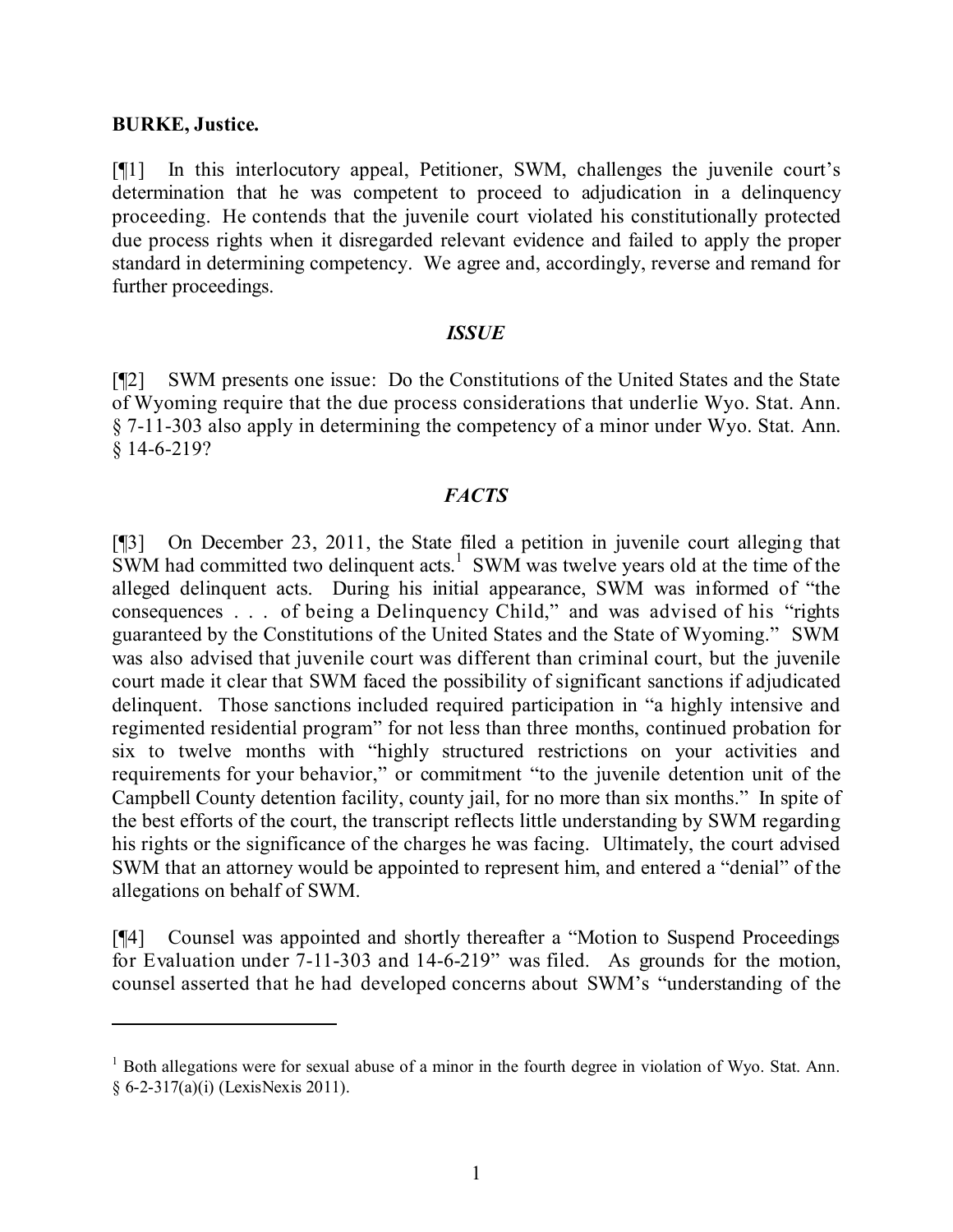proceedings and nature of the allegations against him based upon [his] age, development and nature of the charges against him." The State did not object and the juvenile court granted the motion. The Order granting the motion reflects that the court determined that "Wyoming Statute § 7-11-303(b), (c), (d) *et seq*. and § 14-6-219 require an examination of the Minor for competency to proceed." The Order specifically required that a written report of the examination be filed with the Clerk of Court pursuant to Wyo. Stat. Ann. § 7-11-303(c) and Wyo. Stat. Ann. § 14-6-219 and that the report include the following:

- I. Detailed findings.
- II. An opinion as to whether the Minor has a mental illness or deficiency, and its probable durations.
- III. An opinion as to whether the Minor, as a result of mental illness or deficiency, lacks the capacity to comprehend his position, to understand the nature and object of the proceedings against him, to conduct his defense in a rational manner, and to cooperate with his counsel to the end that any available defense may be interposed.
- IV. A recommendation as to whether the Minor should be held in a designated facility for treatment pending determination by the Court of the issue of mental fitness to proceed.
- V. A recommendation as to whether the Minor, if found by the Court to be mentally fit to proceed, should be detained in a designated facility pending further proceedings.

[¶5] Subsequently, SWM was evaluated as an outpatient by a forensic psychologist associated with the Wyoming State Hospital. Her Forensic Evaluation was filed with the court in June, 2012. The report noted that SWM had been in special education classes since he began school, and that a test given by the school had assessed his intelligence quotient at 71, indicating borderline intellectual functioning. She diagnosed SWM as displaying "Attention Deficit Hyperactivity Disorder" as well as deficits in expressive language and language comprehension.

[¶6] With regard to his competency to proceed, and in compliance with the court Order, the psychologist provided conclusions regarding competency. In her report, the psychologist stated: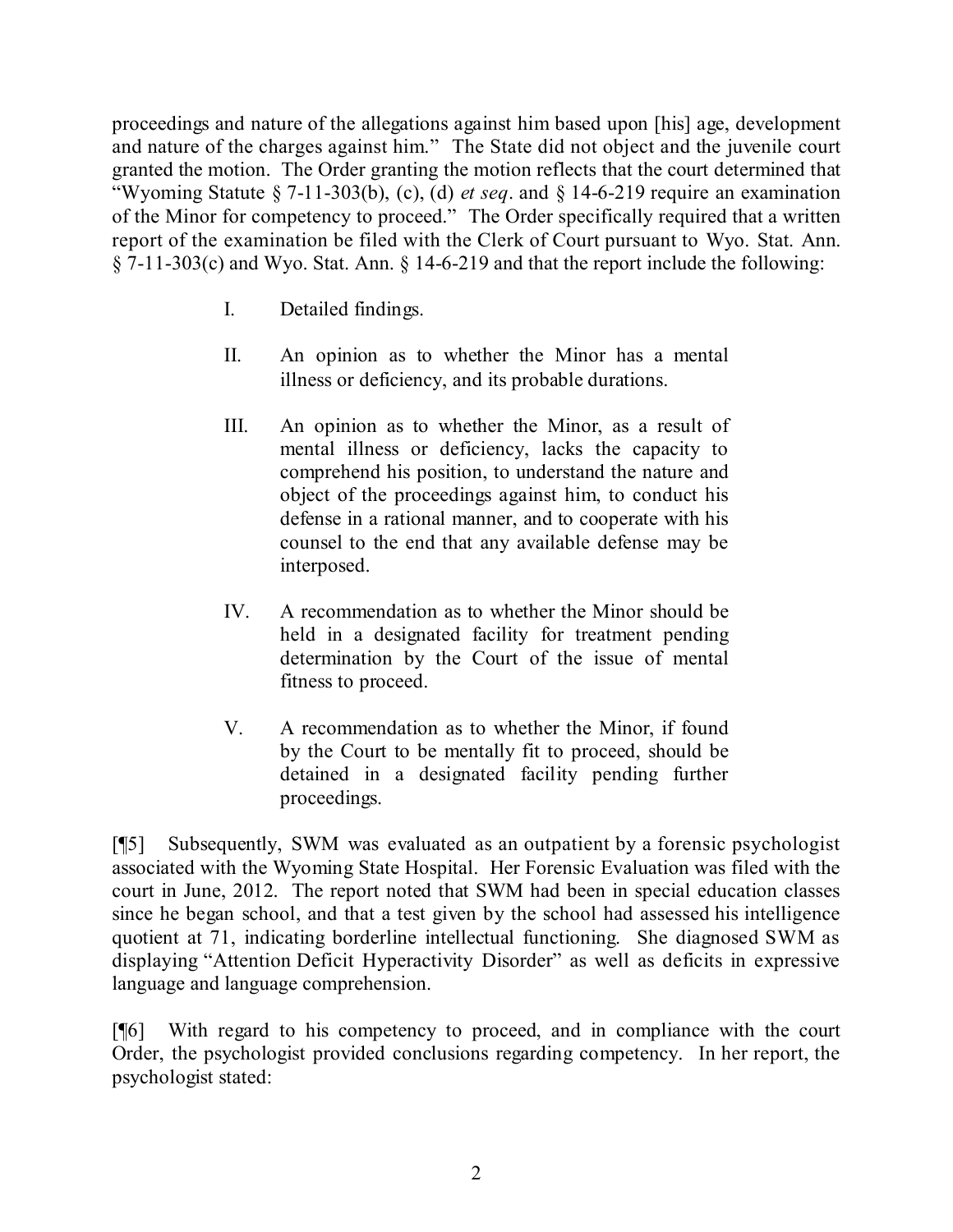## **Conclusions Regarding Competency under W.S. § 14-6- 219:**

Although, [SWM] would not be expected to perform academically or cognitively at the level of an average 12 year-old, there is no information to support the involuntary commitment of this Minor. He is aware that he is in serious trouble and could be taken from his home. Thus, based on all available information, it is this examiner's opinion that [SWM], a child alleged to be delinquent, is not "suffering from mental illness or intellectual disability to a degree rendering [him] subject to involuntary commitment" and would, therefore, be deemed competent to proceed in juvenile court.

## **Conclusions Regarding Capacity to Proceed under W.S. § 7-11-303:**

[SWM] is a 12-year-old male diagnosed with ADHD and an IQ of 71. He showed moderate to severe deficits in all four capacities required for fitness to proceed under W.S. § 7-11- 303. Although it is possible with several months of remediation that he might attain the required factual capacities, it is unlikely that he could attain the required rational capacities in the foreseeable future. His deficits regarding rational capacities are likely directly related to his age (e.g., developmental immaturity, social immaturity) as well as his intellectual functioning, cognitive immaturity, and ADHD. Thus, it can be stated with a reasonable degree of psychological certainty that [SWM] does not have sufficient present capacity to comprehend his position, to understand the nature and object of the proceedings against him, to conduct his defense in a rational manner, and to cooperate with counsel to the end that any available defense may be interposed in adult criminal court. With time and formal education, [SWM] might be expected to attain these capacities in his late teens or early twenties.

[¶7] After the report was filed, the State filed a "Motion to Strike Portions of Evaluation Beyond the Scope of the Juvenile Justice Act." In its motion the State asked the court to "strike all portions of the juvenile's forensic evaluation that were conducted pursuant to W.S. 7-11-303 as they are irrelevant to these proceedings." SWM filed a resistance to the motion contending that failure to perform a proper competency evaluation impacted SWM's constitutional due process rights. SWM contended that Wyo. Stat. Ann. § 14-6-219 and the remainder of the Juvenile Justice Act were "silent on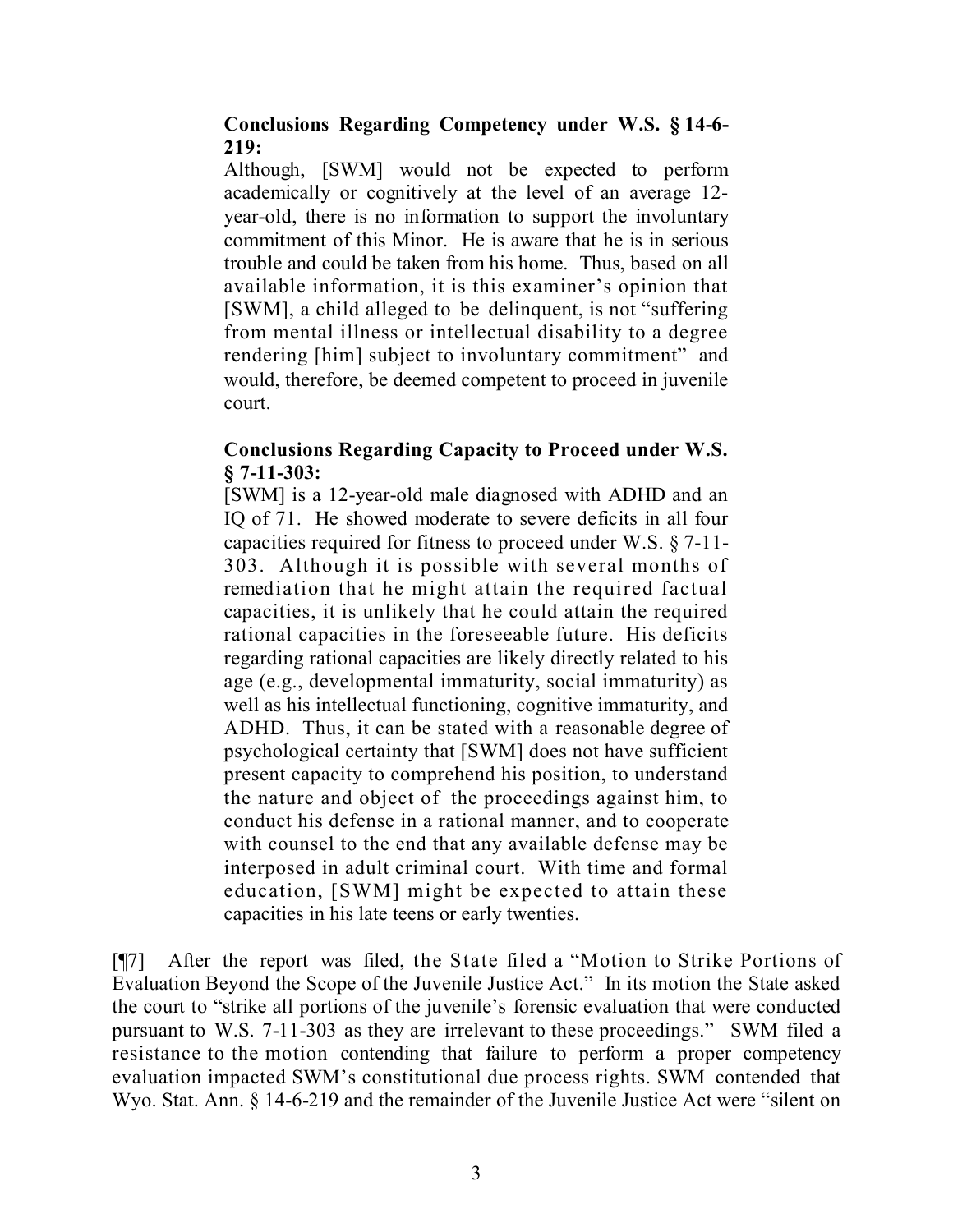what constitutes competency in juvenile court," and that competency should be determined in accordance with the standards set forth in Wyo. Stat. Ann. § 7-11-303.

[¶8] After a hearing, the juvenile court granted the motion. The juvenile court determined that it would not consider that portion of the psychologist's evaluation dealing with SWM's competency to stand trial as an adult criminal defendant. It explained in its "Order Determining the Court will Disregard the Portion of the Evaluation Concerning a Conclusion as to the Minor's Competency Pursuant to W.S. 7- 11-303" that the statute is "clear and unambiguous" and applies "at any stage of a **criminal proceeding**." (Emphasis in original.) It continued that, "given the nature of juvenile proceedings (i.e. the fact they are special civil proceedings and not criminal proceedings) and the stated goals of juvenile proceedings (namely to provide treatment, training and rehabilitation for juvenile offenders), W.S. § 7-11-303 has no application in the case at bar and this determination does not amount to a denial of the Minor's due process rights." In the Order, the court concluded that it would disregard that portion of the report entitled "Conclusions Regarding Capacity to Proceed under W.S. § 7-11-303."

[¶9] In response, SWM sought a second competency evaluation and a hearing to determine competency. After a hearing, the district court denied the motion for a second competency evaluation and found that SWM was competent to proceed. The court explained in its order: "The Court having received and reviewed the Forensic Evaluation of the juvenile by the Wyoming State Hospital, finds that the juvenile does not suffer from a mental illness or intellectual disability to a degree [rendering] him subject to involuntary commitment at the Wyoming State Hospital or Wyoming Life Resource Center and is competent to proceed." SWM filed a petition for writ of review with this Court, seeking review of the juvenile court's decision. We granted the petition. The proceedings below have been stayed pending our decision.

# *STANDARD OF REVIEW*

[¶10] "The appellant's claim that his constitutional due process rights have been violated is reviewed *de novo* by this Court." *In re CT*, 2006 WY 101, ¶ 8, 140 P.3d 643, 646 (Wyo. 2006). With particular regard to the issues before us, we have said that "the standard of competency is . . . a question of law which we review *de novo*." *Deshazer v. State*, 2003 WY 98, ¶ 12, 74 P.3d 1240, 1244-45 (Wyo. 2003), quoting *Lafferty v. Cook*, 949 F.2d 1546, 1550 (10<sup>th</sup> Cir. 1991). To the extent this case raises questions of statutory interpretation, those are also questions of law that we review *de novo*. *Qwest Corp. v. State*, 2006 WY 35, ¶ 8, 130 P.3d 507, 511 (Wyo. 2006).

## *DISCUSSION*

[¶11] To begin our discussion, it is helpful to capsulize the positions of the parties. SWM contends that a minor subject to a delinquency petition is entitled to a competency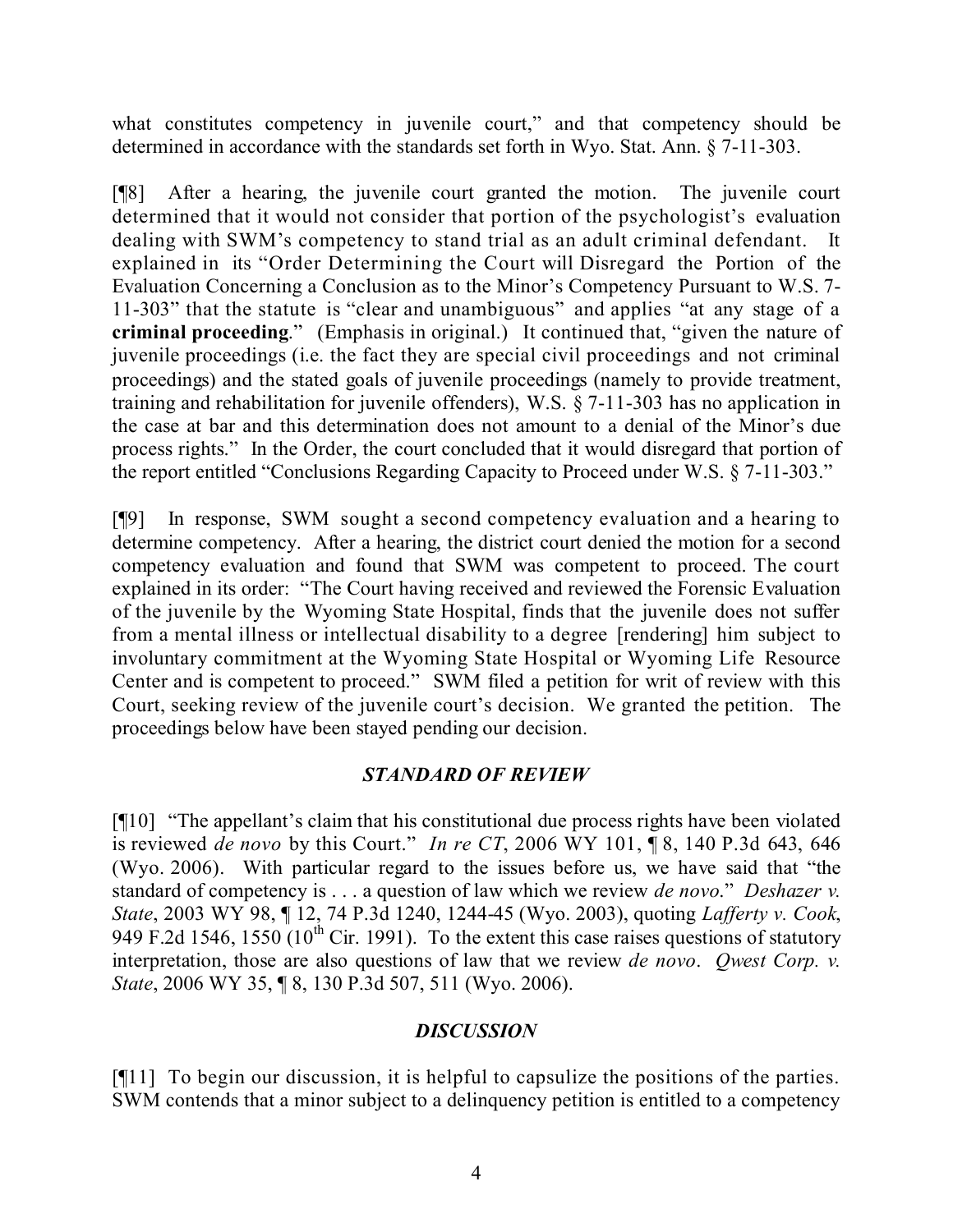determination incident to his constitutionally protected due process rights. The State does not appear to challenge that assertion. The disagreement relates to the applicable standards for determining the competency of a minor. SWM contends that there is no specific test for competency set forth in Wyoming's Juvenile Justice Act, Wyo. Stat. Ann. §§ 14-6-201 *et seq*., and that competency should be evaluated using the standards set forth in the Wyoming Criminal Code, Wyo. Stat. Ann. §§ 7-11-301 *et seq*. Petitioner claims that the juvenile court erred by applying an incorrect standard in reaching the determination that he was competent. The State contends that the competency of a juvenile in delinquency proceedings is governed by Wyo. Stat. Ann. § 14-6-219. It asserts that actions brought under the Juvenile Justice Act are civil in nature, not criminal, and that the competency provisions set forth in Wyoming's Criminal Code are inapplicable in juvenile proceedings. The State contends that the juvenile court properly determined that SWM was competent to proceed with the delinquency adjudication.

[¶12] In criminal court, it has "long been accepted that a person whose mental condition is such that he lacks the capacity to understand the nature and object of the proceedings against him, to consult with counsel, and to assist in preparing his defense may not be subjected to a trial." *Drope v. Missouri*, 420 U.S. 162, 171, 95 S.Ct. 896, 903, 43 L.Ed.2d 103 (1975); *see also Pate v. Robinson*, 383 U.S. 375, 378, 86 S.Ct. 836, 838, 15 L.Ed.2d 815 (1966). Our decisions also have consistently recognized that "mental competency to stand trial is an element of the due process right to a fair trial." *Loomer v. State*, 768 P.2d 1042, 1045 (Wyo. 1989); *Fletcher v. State*, 2010 WY 167, ¶ 13, 245 P.3d 327, 331 (Wyo. 2010). The competency of an accused is broadly defined as his present ability to understand the nature of the proceedings against him and to participate in his own defense. *Dusky v. United States*, 362 U.S. 402, 402, 80 S.Ct. 788, 789, 4 L.Ed.2d 824 (1960).

[¶13] In 1967, the United States Supreme Court recognized that children in juvenile courts also have due process rights, stating that "neither the Fourteenth Amendment nor the Bill of Rights is for adults alone." *In re Gault*, 387 U.S. 1, 13, 87 S.Ct. 1428, 1436**,** 18 L.Ed.2d 527 (1967). The Court explained that it was not deciding whether the full spectrum of due process rights applicable to criminal defendants also applied in juvenile court, *id*. at 10-11, 87 S.Ct. at 1435, but it specifically held that juveniles have the right to notice of the charges against them, *id*. at 33, 87 S.Ct. at 1446-47, the right to counsel, *id*. at 41, 87 S.Ct. at 1451, the privilege against self-incrimination, *id*. at 55, 87 S.Ct. at 1458, and the right to confront witnesses against them. *Id*. at 57, 87 S.Ct. at 1459. In subsequent decisions, the Court expanded the rights of juveniles to include protection from double jeopardy, *Breed v. Jones*, 421 U.S. 519, 541, 95 S.Ct. 1779, 1791, 44 L.Ed.2d 346 (1975), and the requirement that charges against them must be proven beyond a reasonable doubt. *In re Winship*, 397 U.S. 358, 368, 90 S.Ct. 1068, 1075, 25 L.Ed.2d 368 (1970). The Court has, however, never specifically stated that juveniles have the due process right not to be adjudicated delinquent unless they are competent. We have recognized that *Gault* "provides juveniles in delinguency proceedings the rights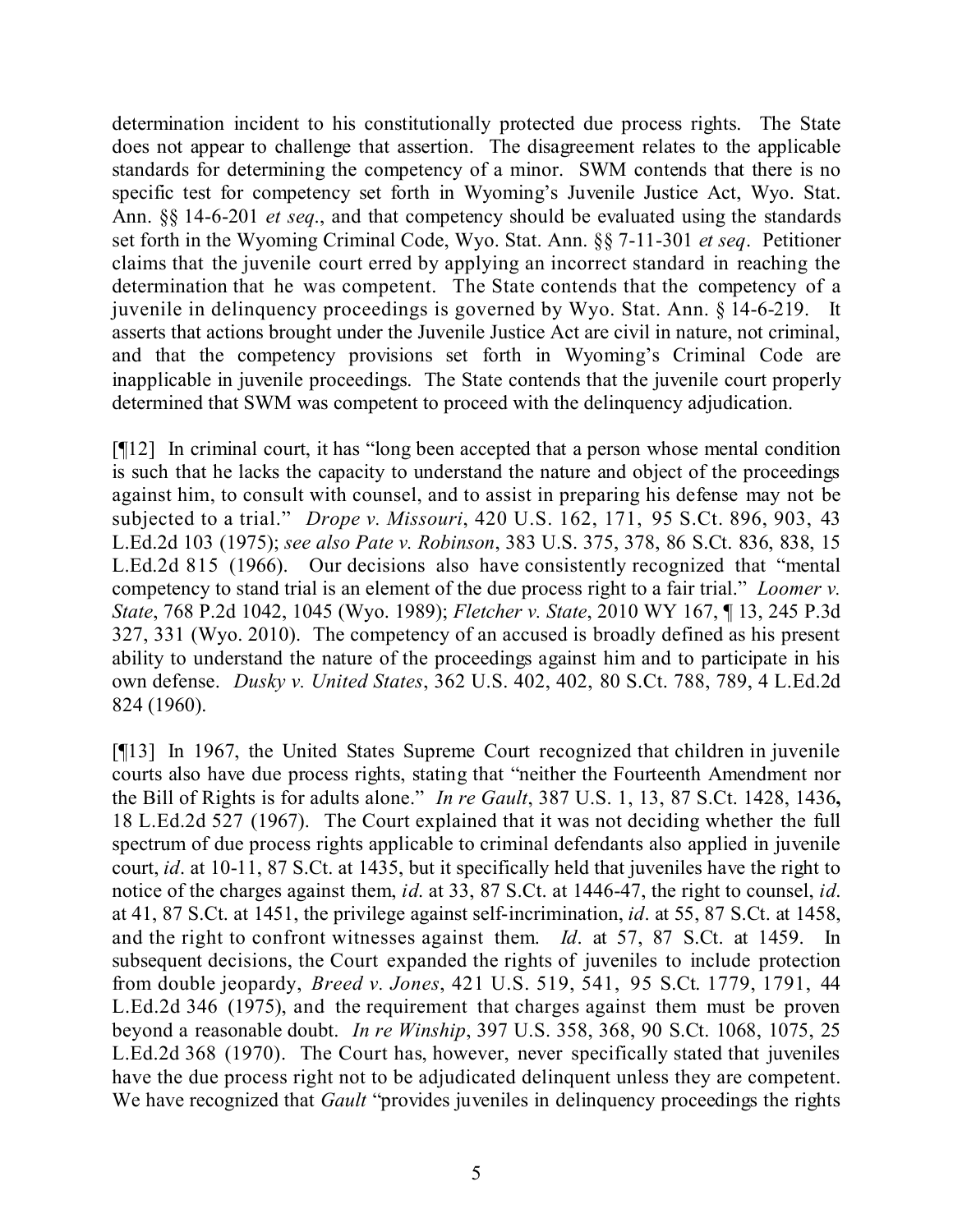which are recognized as constitutional due process under the Fourteenth Amendment, including a notice of the charges, right to counsel, right of confrontation at crossexamination, and privilege against self-incrimination." *Hansen v. State*, 904 P.2d 811, 822 (Wyo. 1995). *See also In re LDO v. State*, 858 P.2d 553, 556 (Wyo. 1993).

[¶14] One of the stated purposes of Wyoming's Juvenile Justice Act is to "provide a simple judicial procedure through which the provisions of this act are executed and enforced and in which the parties are assured a fair and timely hearing and their constitutional and other legal rights recognized and enforced." Wyo. Stat. Ann. § 14-6-  $201(c)(vi)$ . The act specifically provides that children in juvenile court proceedings have the right to notice of the charges against them, the right to counsel, the privilege against self-incrimination, the right to confront adverse witnesses, and the requirement that charges against them must be proven beyond a reasonable doubt. Wyo. Stat. Ann. §§ 14- 6-222, -223, and -225. Although the Juvenile Justice Act does not explicitly address the question, we have recognized that double jeopardy attaches in juvenile proceedings. *Haynes v. State*, 2012 WY 151, ¶ 9, 288 P.3d 1225, 1227 (Wyo. 2012).

[¶15] Wyo. Stat. Ann. § 14-6-219(a), which is analyzed more fully later in this opinion, provides that the juvenile court "may order the child to be examined by a licensed and qualified physician, surgeon, psychiatrist or psychologist designated by the court to aid in determining the physical and mental condition of the child." The statute does not explicitly say what purposes may be served by such an examination. It is a reasonable inference, however, that an evaluation of the juvenile's competency to proceed with the adjudication is an appropriate purpose for an examination of the juvenile's mental condition. The Supreme Court of Indiana reached a similar conclusion when it interpreted a comparable statute allowing the juvenile court to order "medical examinations and treatment" of a child. "Although the statute does not specifically mention 'competency,' given a juvenile court's flexibility in addressing the needs of children and acting in their best interest, we conclude that this statute allows for the examination and/or treatment of a child after a delinquency petition has been filed in order to determine the child's competency." *In re K.G.*, 808 N.E.2d 631, 639 (Ind. 2004).

[¶16] Many other states have concluded that children have the due process right to be subject to juvenile proceedings only if they are competent. SWM cites *State ex rel. Dandoy v. Superior Court*, 127 Ariz. 184, 187, 619 P.2d 12, 15 (1980), which stated that, "In the context of a juvenile delinquency adjudicatory proceeding the right not to be tried or convicted while incompetent has been held to be a fundamental right." The Arizona Supreme Court noted that the United States Supreme Court established "that due process requires that a juvenile have notice of the charges against him and the right to assistance of counsel." *Id.* It reasoned that these rights "would be meaningless if the juvenile, through mental illness, was unable to understand the charges or assist in her own defense." *Id.* It also cited *In re Welfare of S.W.T.*, 277 N.W.2d 507, 511 (Minn. 1979), which stated that: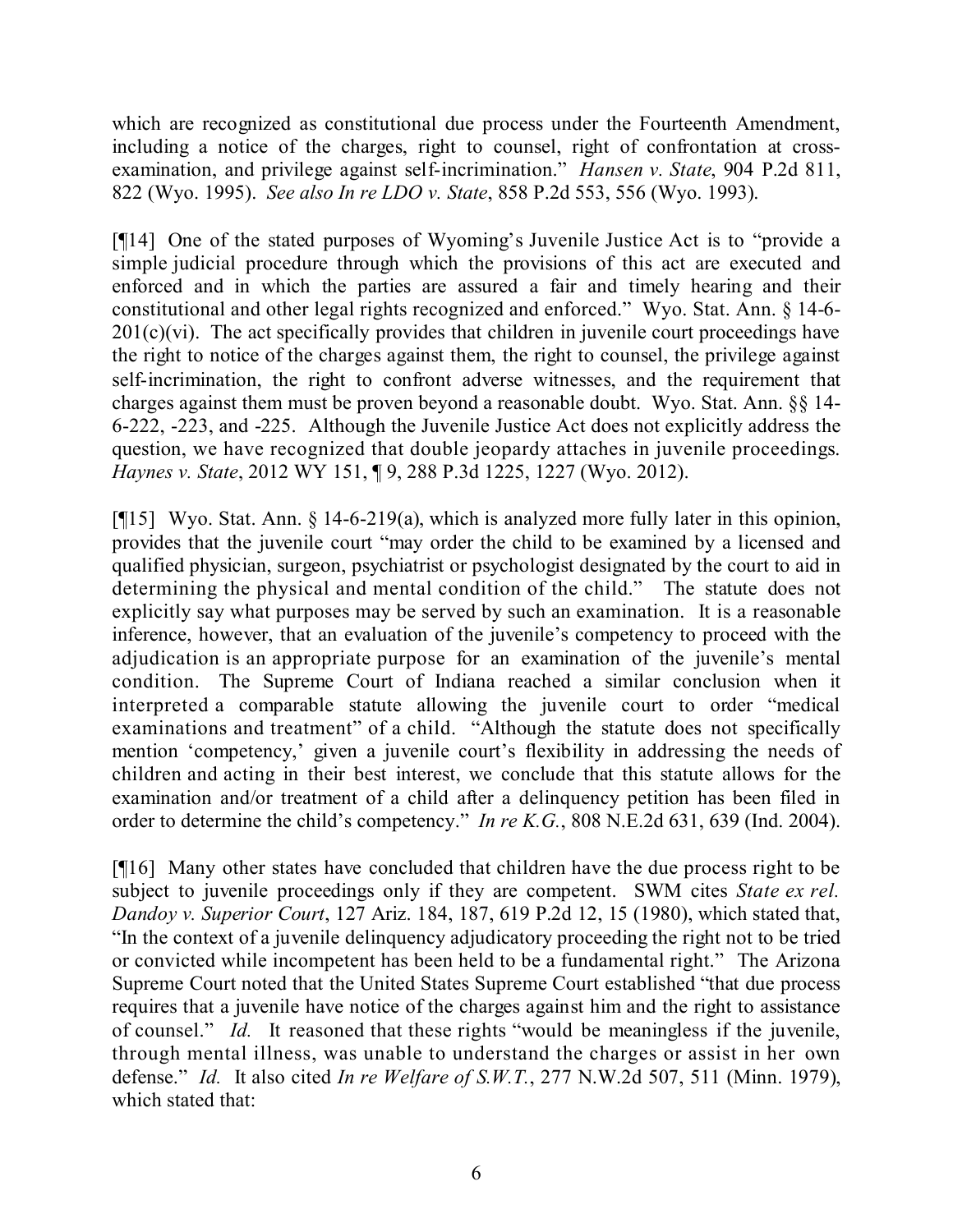The competency of an accused is generally defined as his ability to understand the nature of the proceedings against him and to participate in his own defense. See, *Dusky v. United States*, 362 U.S. 402, 80 S.Ct. 788, 4 L.Ed.2d 824 (1960); Rule 20.01, subd. 1, Rules of Criminal Procedure. Although the general area of competency is usually discussed in connection with adult criminal proceedings, we regard the right not to be tried or convicted while incompetent to be a fundamental right, even in the context of a juvenile delinquency adjudicatory proceeding.

Decisions from several jurisdictions have extended the due process right to proceed only if competent to children in juvenile courts. *E*.*g*., *In re Bailey*, 782 N.E.2d 1177, 1179 (Ohio App. 2002); *In re Carey*, 615 N.W.2d 742, 748 (Mich. App. 2000); *In re K.G.*, 808 N.E.2d at 632. When it considered the issue, the North Dakota Supreme Court said,

> we now hold that juveniles have a due process right not to be subjected to the adjudicative stage of juvenile proceedings while incompetent. By so holding, we join a number of other jurisdictions that have previously considered the issue and have similarly concluded the right not to be tried while mentally incompetent is as fundamental in juvenile proceedings as it is in adult criminal trials.

*In re T.S.*, 2011 ND 118, 18, 798 N.W.2d 649, 655 (N.D. 2011). It cited cases with similar rulings from nine other states.

[¶17] We are persuaded by the reasoning of these decisions. The Wyoming Juvenile Justice Act and our decisions recognize that children in juvenile court have due process rights. The right to counsel is of little value to a juvenile if he is incompetent to assist that counsel in presenting a defense. Similarly, the right to notice of the charges is futile if the juvenile is not competent to comprehend them. A juvenile's recognized due process rights are pointless if the child is not competent to exercise them. We therefore hold that a child in juvenile court has a due process right not to proceed with the adjudication of his delinquent status unless he is competent.

[¶18] The juvenile court in this case did make the determination that SWM was competent to proceed. As noted earlier, the question is whether the court applied the correct standards in determining SWM's competency. The court relied on the provision of the Wyoming Juvenile Justice Act dealing with competence, Wyo. Stat. Ann. § 14-6- 219, which provides in relevant part as follows: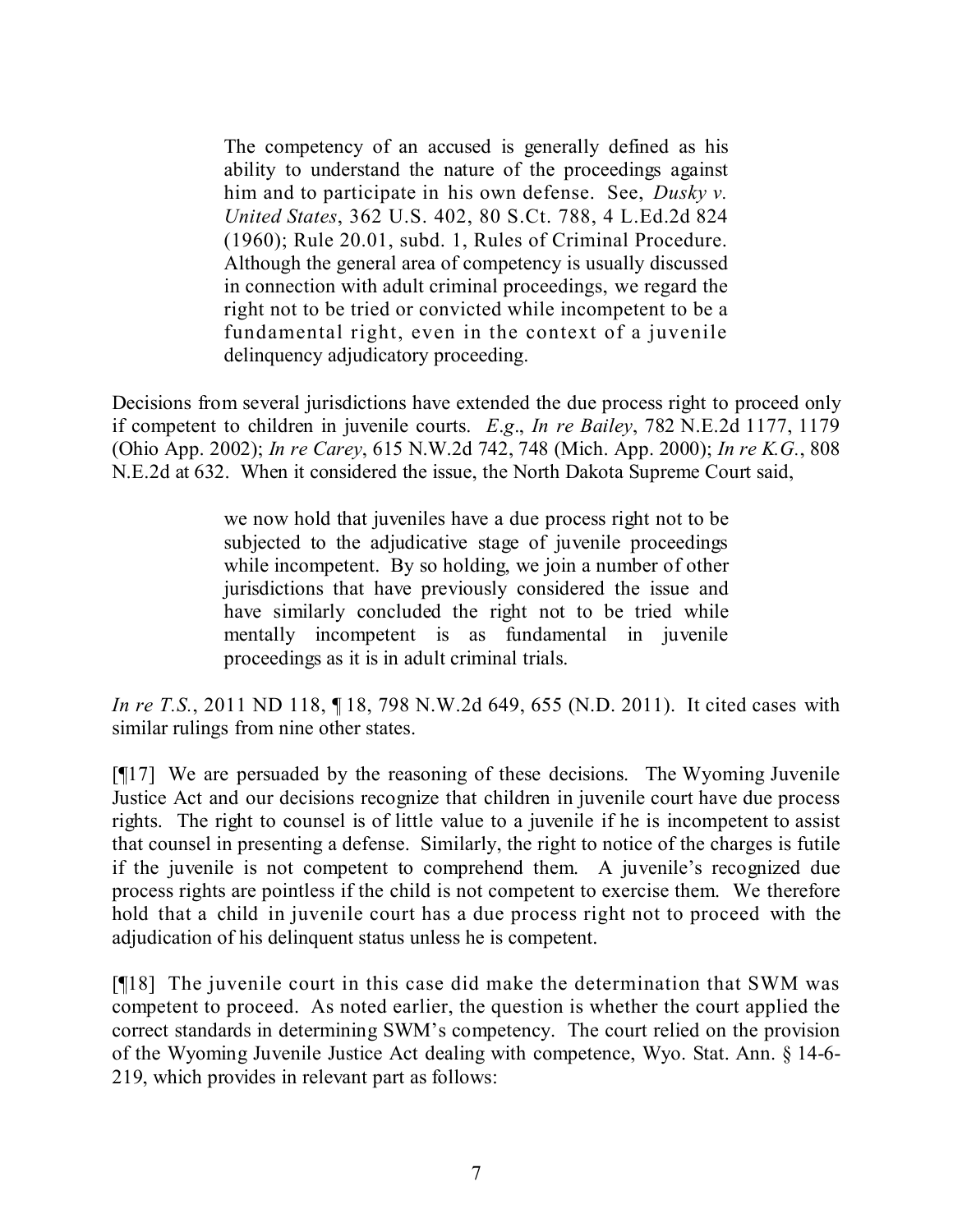(a) Any time after the filing of a petition, on motion of the district attorney or the child's parents, guardian, custodian or attorney or on motion of the court, the court may order the child to be examined by a licensed and qualified physician, surgeon, psychiatrist or psychologist designated by the court to aid in determining the physical and mental condition of the child. The examination shall be conducted on an outpatient basis, but the court may commit the child to a suitable medical facility or institution for examination if deemed necessary. Commitment for examination shall not exceed fifteen  $(15)$  days. . . .

(b) If a child has been committed to a medical facility or institution for mental examination prior to adjudication of the petition and if it appears to the court from the mental examination that the child is competent to participate in further proceedings and is not suffering from mental illness or intellectual disability to a degree rendering the child subject to involuntary commitment to the Wyoming state hospital or the Wyoming life resource center, the court shall order the child returned to the court without delay.

(c) If it appears to the court by mental examination conducted before adjudication of the petition that a child alleged to be delinquent is incompetent to participate in further proceedings by reason of mental illness or intellectual disability to a degree rendering the child subject to involuntary commitment to the Wyoming state hospital or the Wyoming life resource center, the court shall hold further proceedings under this act in abeyance. The district attorney shall then commence proceedings in the district court for commitment of the child to the appropriate institution as provided by law.

(d) The juvenile court shall retain jurisdiction of the child . . . pending final determination of the commitment proceedings in the district court. If proceedings in the district court commit the child to [a] facility or institution for treatment and care of people with a mental illness or an intellectual disability, the petition shall be dismissed and further proceedings under this act terminate. If proceedings in the district court determine the child does not have a mental illness or an intellectual disability to a degree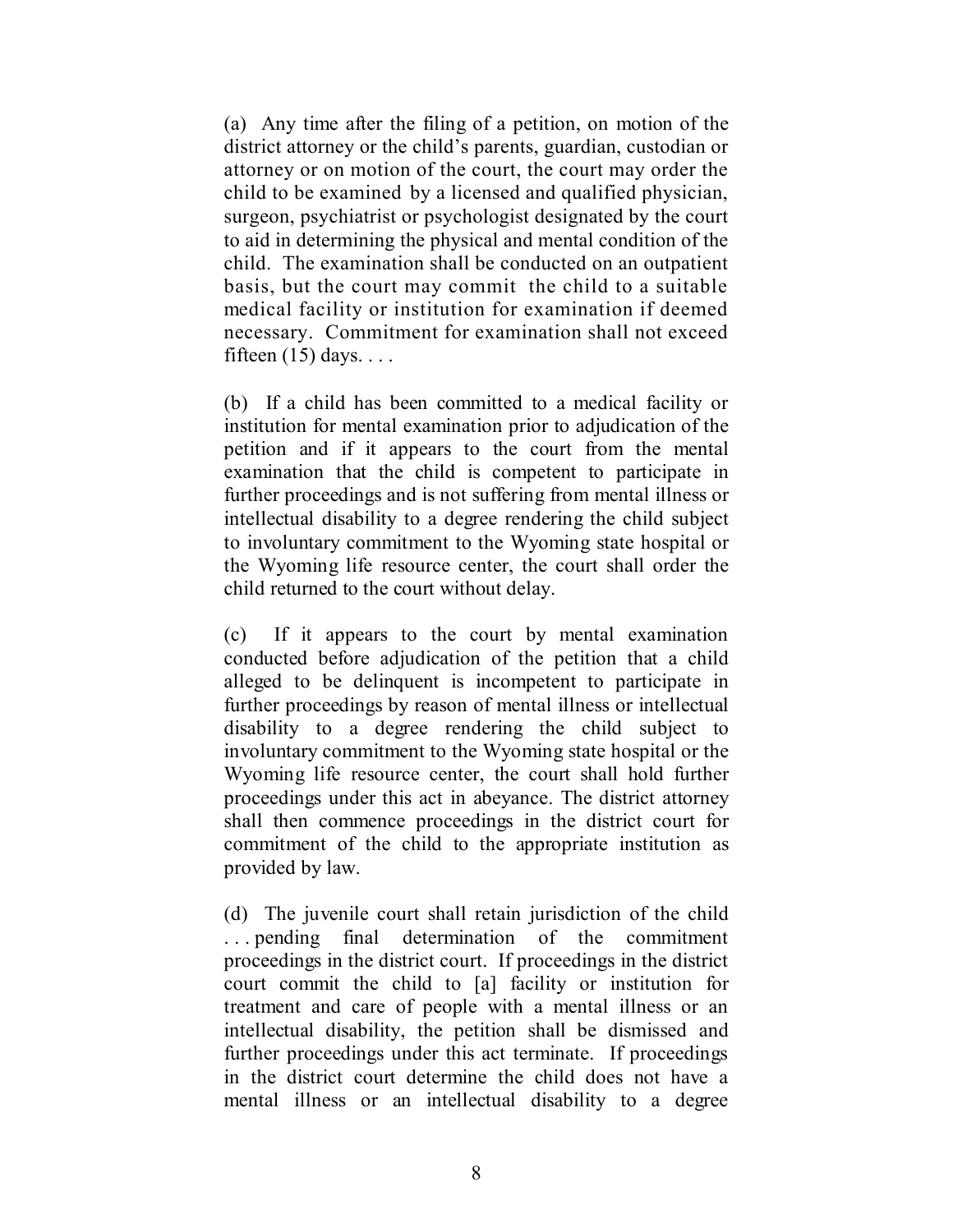rendering him subject to involuntary commitment, the court shall proceed to a final adjudication of the petition and disposition of the child under the provisions of this act.

The juvenile court ordered SWM to be examined and, as noted above, asked the psychologist to evaluate SWM under both Wyo. Stat. Ann. § 14-6-219 and Wyo. Stat. Ann. § 7-11-303. With regard to the first statute, the report concluded that SWM "is not 'suffering from mental illness or intellectual disability to a degree rendering [him] subject to involuntary commitment' and would, therefore, be deemed competent to proceed in juvenile court." With regard to Wyo. Stat. Ann. § 7-11-303, the report also concluded that

> it can be stated with a reasonable degree of psychological certainty that [SWM] does not have sufficient present capacity to comprehend his position, to understand the nature and object of the proceedings against him, to conduct his defense in a rational manner, and to cooperate with counsel to the end that any available defense may be interposed in adult criminal court.

[¶19] The State filed a motion seeking to strike those portions of the evaluation report dealing with SWM's competence to proceed under Wyo. Stat. Ann. § 7-11-303. It asserted that proceedings in juvenile court are not criminal in nature, and the competency standards of the criminal code do not apply. SWM opposed the motion, arguing that because "the Juvenile Justice Act is silent on what constitutes competency in juvenile court, Wyoming Statute § 7-11-303 is the proper statute to govern the inquiry into what is competency to proceed." He further asserted that "The Wyoming Rules of Criminal Procedure apply to delinquency proceedings unless inconsistent with the Juvenile Justice Act. W.R.Cr.P. 1(a)," quoting *KC v. State*, 2011 WY 108, ¶ 15, 257 P.3d 23, 27 (Wyo. 2011).

[¶20] The juvenile court declined to strike any portion of the psychologist's report, but did rule that it would disregard the conclusions relating to Wyo. Stat. Ann. § 7-11-303. The court stressed the language of that statute providing that it "applies at any stage of a **criminal proceeding**." (Emphasis in original.) Because juvenile proceedings are not criminal proceedings, the court ruled that Wyo. Stat. Ann. § 7-11-303 did not apply. In addition, the juvenile court quoted from *In re ALJ*, 836 P.2d 307, 313 (Wyo. 1992):

> By enacting a juvenile code separate from the criminal code, Wyoming's legislature has recognized that juveniles and adults are not similarly situated. Juvenile proceedings are designed to rehabilitate and protect the juvenile, not to punish him. These goals of rehabilitation and protection are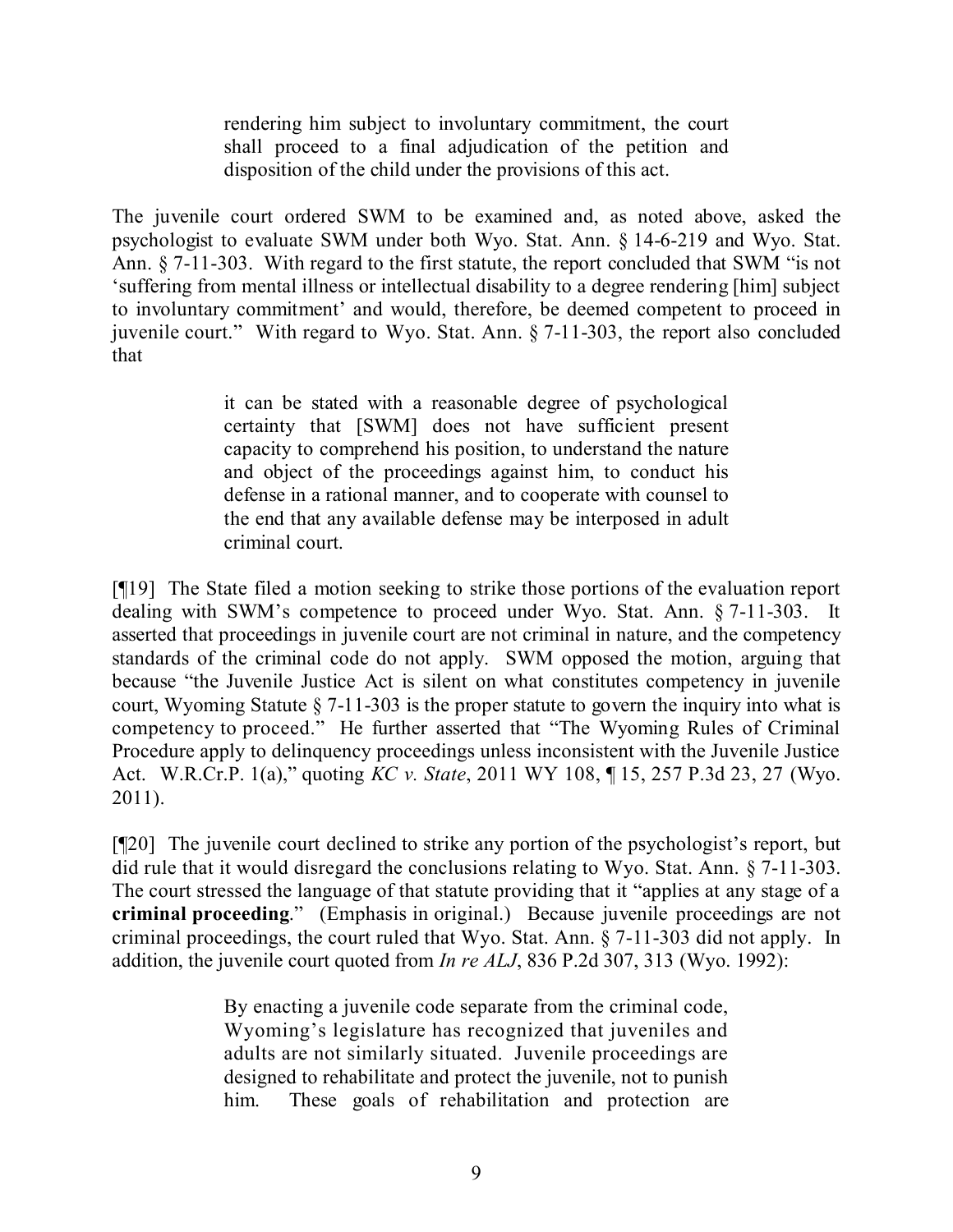reflected throughout the juvenile code. Proceedings in juvenile court are equitable as opposed to being criminal. Juveniles are not convicted; they are merely adjudicated delinquents. By treating juveniles more gently than it treats adults, the legislature is compensating for juveniles' inherent lack of experience and maturity.

Based on "the nature of juvenile proceedings (i.e. the fact they are special civil proceedings and not criminal proceedings) and the stated goals of juvenile proceedings (namely to provide treatment, training and rehabilitation for juvenile offenders)," the juvenile court ruled that Wyo. Stat. Ann. § 7-11-303 "has no application in the case at bar." Following a hearing to determine SWM's competency to proceed, the juvenile court found "that the juvenile does not suffer from a mental illness or intellectual disability to a degree [rendering] him subject to involuntary commitment at the Wyoming State Hospital or Wyoming Life Resource Center and is competent to proceed."

[¶21] The juvenile court's perception of the nature and stated goals of juvenile proceedings is certainly accurate. However, we note that treatment, training, and rehabilitation of juvenile offenders occurs only if they are adjudicated delinquent. In the case quoted by the court, we held that the juvenile court must have flexibility in formulating the appropriate disposition, and that certain due process rights do not apply in the dispositional phase of a juvenile proceeding. But we also noted the "difference between the adjudicative and dispositional phases," and recognized that "minors' constitutional rights available in the adjudicatory stage are not necessarily applicable in the dispositional stage." *In re ALJ*, 836 P.2d at 311. SWM's juvenile proceedings were still in the adjudicative phase. As the District of Columbia Court of Appeals explained:

> The condition precedent for the court's ordering of a rehabilitative disposition in a juvenile delinquency proceeding is a factual determination that the juvenile has violated a provision of the criminal law. Even if all parties to a juvenile delinquency proceeding share the goal of finding a disposition in the child's best interests, and the proceedings may be less adversarial than adult prosecution, such proceedings clearly present an opportunity for factual disputes. . . . While counsel as well as a guardian ad litem are available to juvenile delinquents, as they were to appellant, both are limited in their ability to prepare a defense by the juvenile's knowledge, understanding, and ability to reconstruct and communicate the facts. . . . Consequently, we find no inconsistency between the goals of the juvenile justice system, as reflected in our statutory scheme, and the basic principle that the accuracy of the factfinding determination –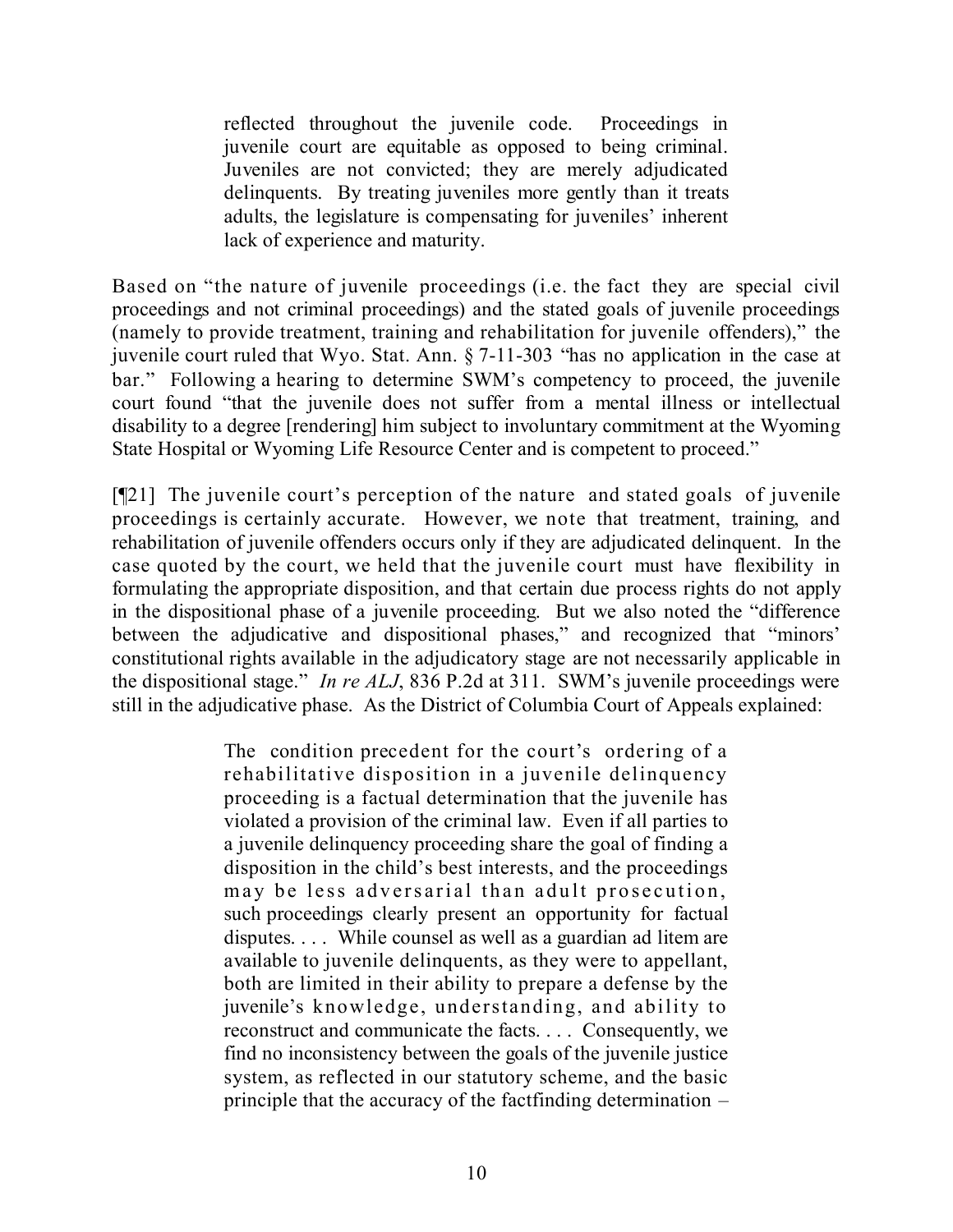and the accused's own minimal contribution thereto – is part of the fundamental fairness inherent in due process.

*In re W.A.F.*, 573 A.2d 1264, 1267 (D.C. 1990) (internal footnote and citations omitted). We, too, find no inconsistency between the goals of the Wyoming Juvenile Justice Act and the right of a juvenile to proceed to adjudication only if he is competent.

[¶22] On appeal, SWM maintains that the Juvenile Justice Act does not define the term "competent to participate in further proceedings," and provides no standards, factors, or requirements for the juvenile court to consider in determining competence. To fill that gap, SWM contends that the juvenile court should adopt the standards and requirements for determining competency in criminal court. Wyo. Stat. Ann.  $\S 7$ -11-303(c)(iii) indicates that the test is:

> whether the accused, as a result of mental illness or deficiency, lacks capacity to comprehend his position, to understand the nature and object of the proceedings against him, to conduct his defense in a rational manner, and to cooperate with his counsel to the end that any available defense may be interposed.

In addition, we note that Wyo. Stat. Ann. § 7-11-302 provides that:

(a) No person shall be tried, sentenced or punished for the commission of an offense while, as a result of mental illness or deficiency, he lacks the capacity, to:

(i) Comprehend his position;

(ii) Understand the nature and object of the proceedings against him;

(iii) Conduct his defense in a rational manner; and

(iv) Cooperate with his counsel to the end that any available defense may be interposed.

[¶23] The State continues to assert that Wyo. Stat. Ann. §§ 7-11-302 and -303 cannot apply because they are meant to govern criminal proceedings, and juvenile court is not criminal court. The State asserts that the proper standards are found in Wyo. Stat. Ann.  $§ 14-6-219(b):$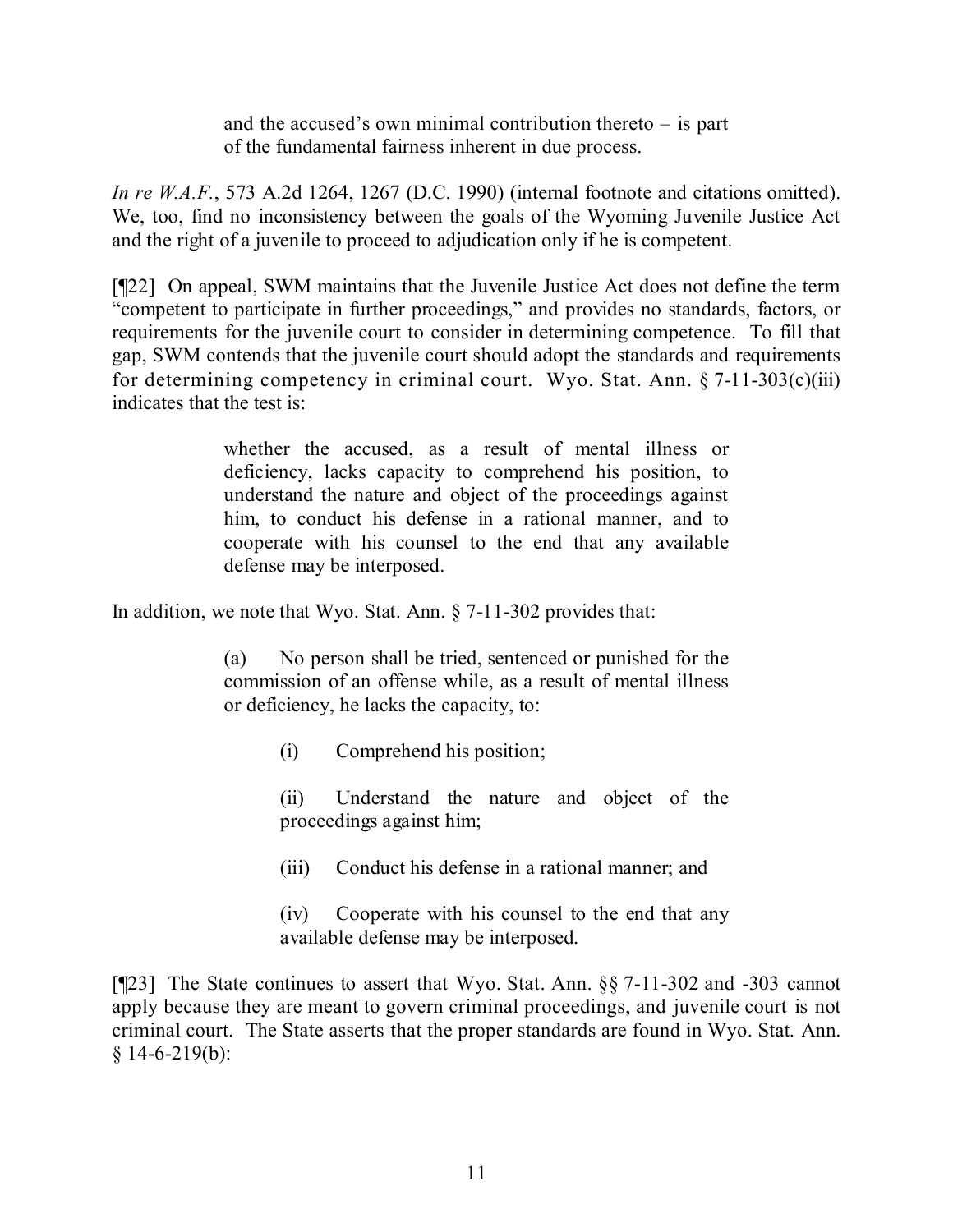if it appears to the court from the mental examination that the child is competent to participate in further proceedings and is not suffering from mental illness or intellectual disability to a degree rendering the child subject to involuntary commitment to the Wyoming state hospital or the Wyoming life resource center, the court shall order the child returned to the court without delay.

Below, the State contended that, under Section (b), there are only two possibilities: either the child is "competent to participate in further proceedings," or he is "suffering from mental illness or intellectual disability to a degree rendering the child subject to involuntary commitment." Because it is undisputed that SWM is not subject to involuntary commitment, the State asserted that he is competent to proceed to adjudication. The State's position was clearly reflected in the psychologist's report, which concluded that SWM, "a child alleged to be delinquent, is not 'suffering from mental illness or intellectual disability to a degree rendering [him] subject to involuntary commitment' and would, therefore, be deemed competent to proceed in juvenile court." It appears from the transcript of the competency hearing that this was also the standard applied by the juvenile court. The State appears to have changed its position in this appeal, recognizing that the statute requires the juvenile court to decide "two questions: whether SWM was competent to participate in further proceedings; and whether he suffered from a mental illness or intellectual disability so serious as to subject him to involuntary commitment."

[¶24] We agree with the State's position on appeal that the two are separate questions. The juvenile court is not required to find either that a juvenile is competent to proceed or that he is subject to involuntary commitment. It might also find that a juvenile is not so severely mentally ill or intellectually disabled as to require involuntary commitment, but still not competent to proceed with adjudication. However, the chief problem with the State's position is that it offers no guidance for the juvenile court to use in determining whether a juvenile is competent to proceed with adjudication.<sup>2</sup> Juvenile courts cannot be expected to make competency determinations without any standards. As we said in *Follett*, **[8, 132 P.3d at 1158, a defendant is competent if he has sufficient present ability** to consult with his lawyer with a reasonable degree of rational understanding, and a

<sup>&</sup>lt;sup>2</sup> An additional problem with the State's position is that Wyo. Stat. Ann. § 14-6-219(b) does not actually apply to SWM. Section (b) applies only if a child has been committed to a medical facility or institution for mental examination. SWM was examined as an out-patient. Further, sections (c) and (d) apply only to children subject to involuntary commitment, and it is undisputed that SWM is not. The statute does not specify how to deal with a child examined as an out-patient who may be incompetent to participate in further proceedings, but not to a degree rendering him subject to involuntary commitment.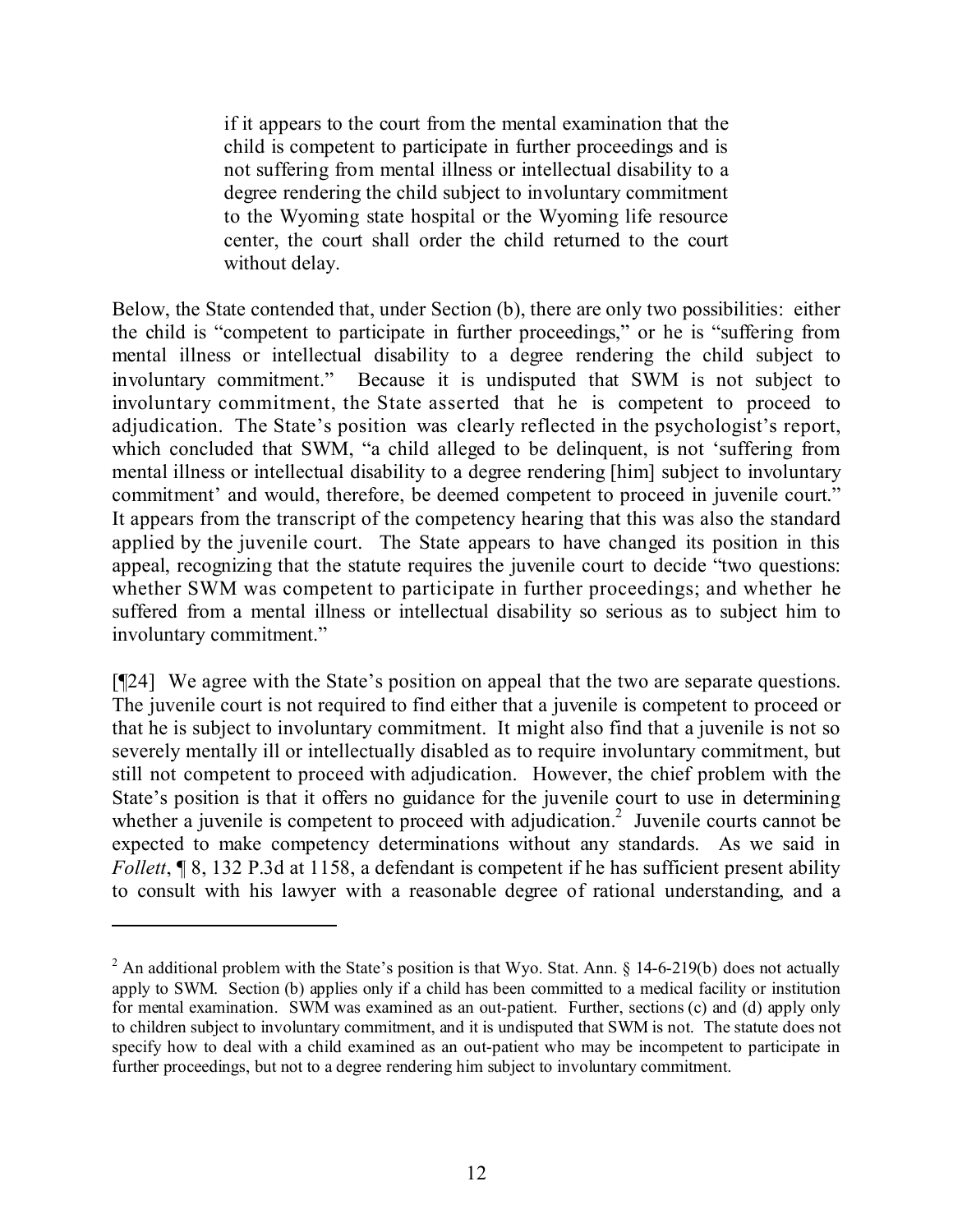rational as well as factual understanding of the proceedings against him. Unless a juvenile court considers these basic components of competence – a juvenile's capacities to comprehend his position, understand the proceedings, conduct a rational defense, and cooperate with counsel – then there is insufficient protection of a juvenile's due process right not to face adjudication unless competent.

[¶25] Contrary to the State's argument, we conclude that Wyo. Stat. Ann. § 7-11-302 and to some extent Wyo. Stat. Ann. § 7-11-303, should be applied in juvenile court. W.R.Cr.P. 1(a) provides that, "When not inconsistent with the Juvenile Court Act, these rules shall also apply in delinquency proceedings." W.R.Cr.P. 54(b) echoes this provision: "Unless inconsistent with the Juvenile Court Act these rules shall apply in all juvenile cases involving allegations that a child is in need of supervision or delinquent." With specific regard to competency, W.R.Cr.P. 12(c) provides:

> If it appears at any stage of a criminal proceeding by motion or upon the court's own motion, that there is reasonable cause to believe that the defendant has a mental illness or deficiency making the defendant unfit to proceed, all further proceedings shall be suspended and an examination ordered as required by W.S. 7-11-301, *et seq*.

W.R.Cr.P. 12(c) is not inconsistent with the Juvenile Justice Act. To the contrary, it is quite similar to Wyo. Stat. Ann.  $\S$  14-6-219(a) in providing that a mental examination may be ordered. W.R.Cr.P. 12(c) is therefore applicable in juvenile proceedings, and it expressly incorporates Wyo. Stat. Ann. §§ 7-11-302 and -303.

[¶26] We also find nothing in Wyo. Stat. Ann. § 7-11-302 that is inconsistent with the Juvenile Justice Act. In setting forth the basic components of competence – capacities to comprehend his position, understand the proceedings, conduct a rational defense, and cooperate with counsel – this statute is entirely consistent with the Juvenile Justice Act's stated purpose of ensuring parties that "their constitutional and other legal rights [are] recognized and enforced." Wyo. Stat. Ann. § 14-6-201(c)(vi). We note that some of the procedural aspects of Wyo. Stat. Ann. § 7-11-303 may be inconsistent with the Juvenile Justice Act. For example, Wyo. Stat. Ann. § 7-11-303(b) provides that if a person is committed for evaluation, "the commitment shall continue no longer than a thirty (30) day period." In the Juvenile Justice Act, Wyo. Stat. Ann. § 14-6-219(a) limits commitment for examination to fifteen days. The inconsistent procedural provisions of Wyo. Stat. Ann. § 7-11-303 may not apply in juvenile court, but the basic standards for determining competency as set forth in Wyo. Stat. Ann. §§ 7-11-302 and -303 do apply.

[¶27] Other states faced with an absence of explicit standards for juvenile competency have reached this same conclusion. For example, the Ohio Court of Appeals recognized that, while state statutes provided "the standard by which an adult defendant may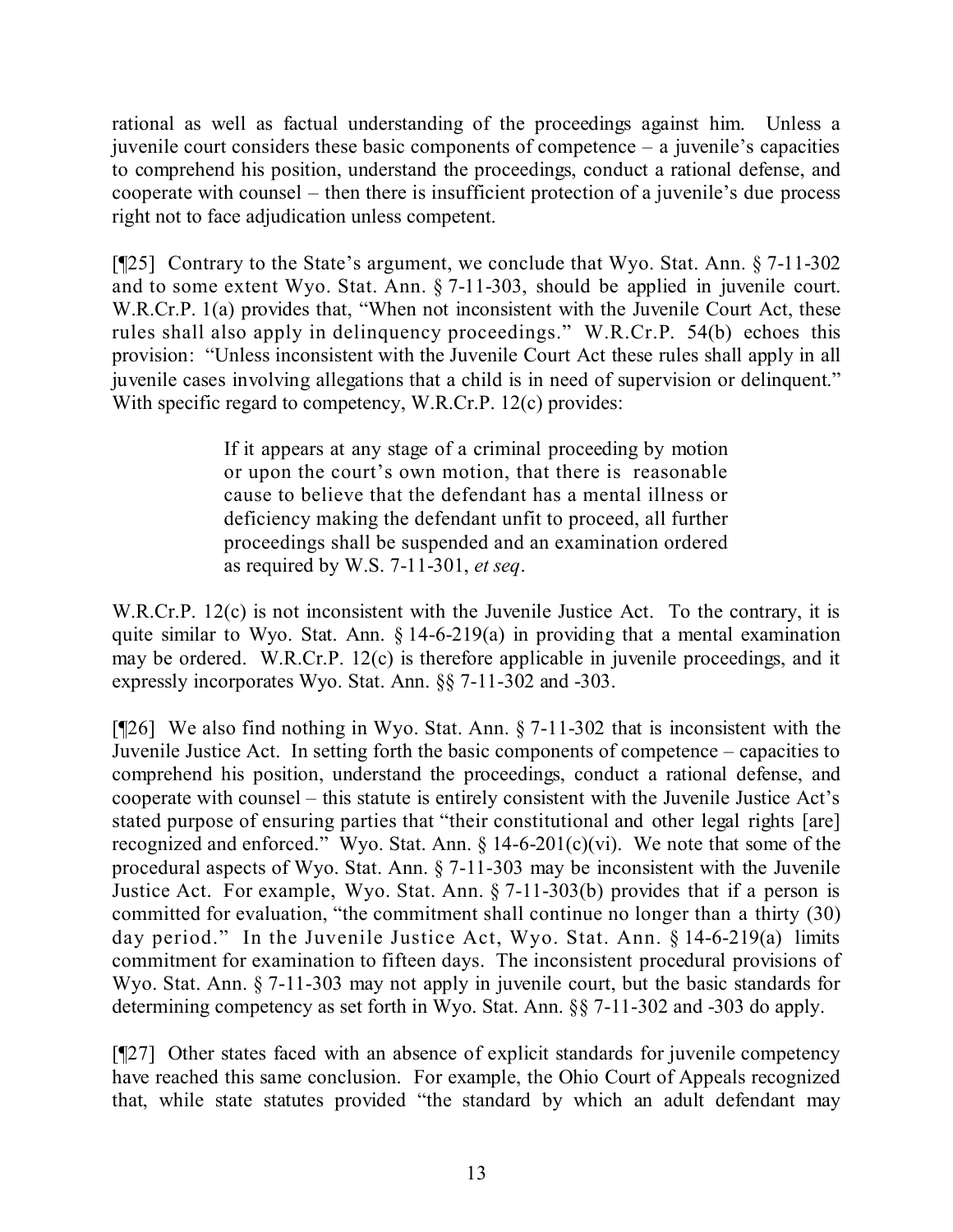overcome the presumption of competency, no such statutory standard exists for juveniles." *In re Johnson*, 1983 Ohio App. LEXIS 14017, \*12-13 (Ohio App. 1983). Accordingly, it adopted the adult competency standard for use in juvenile court. As the Arizona Supreme Court said in *Dandoy*, 619 P.2d at 15, "It appears that the determination of mental competency of a juvenile for trial is one of those instances where the procedure followed in adult prosecution must be applied to juvenile cases."

[¶28] The State argues against applying the standards of competency for criminal defendants in juvenile proceedings on the basis that, "It stands to reason, of course, that even a normal juvenile often will not have the same 'rational' understanding of the proceedings as an adult would, nor be able to consult with his lawyer with the same understanding." *In re W.A.F.*, 573 A.2d at 1268 n.1 (Farrell, J., concurring). Several decisions from other states, cited above, expressed this same concern. For example, in *In re Carey*, 615 N.W.2d at 748, the court concluded that, "in the absence of other applicable rules or statutes," the standards for determining the competency of a criminal defendant "should be used to assure that the due process rights of a juvenile are protected." It continued:

> In reaching this conclusion, however, we further note that it is possible that a juvenile, merely because of youthfulness, would be unable to understand the proceedings with the same degree of comprehension an adult would. *Causey*, *supra* at 476. See Grisso, *The Competence of Adolescents as Trial Defendants*, 3 Psych, Pub Pol'y & L 3, 14 (1997). Accordingly, we further hold that, in juvenile competency hearings, competency evaluations should be made in light of juvenile, rather than adult, norms. *William*s, *supr*a at 242. A juvenile need not be found incompetent just because, under adult standards, the juvenile would be found incompetent to stand trial in a criminal proceeding.

*Id*. *See also In re Bailey*, ¶ 11, 782 N.E.2d at 1179 (The competency standard for criminal defendants also "governs the competency evaluations of juveniles, so long as it is applied in light of juvenile rather than adult norms."); *In re J.M.*, 769 A.2d 656, 662 (Vt. 2001); *State in Interest of Causey*, 363 So.2d 472, 476 (La. 1978); *Golden v. State*, 21 S.W.3d 801, 803 (Ark. 2000).

[¶29] This approach is consistent with our previous discussions of the rights of juveniles. In several cases considering the admissibility of custodial statements by minors, we have said that the test of admissibility is the same for minors as for adults: whether, under the totality of the circumstances at the time, the statement was given voluntarily, knowingly, and intelligently. *Jahnke v. State*, 692 P.2d 911, 923 (Wyo. 1984), citing *Mayer v. State*, 618 P.2d 127 (Wyo. 1980); *Mullin v. State*, 505 P.2d 305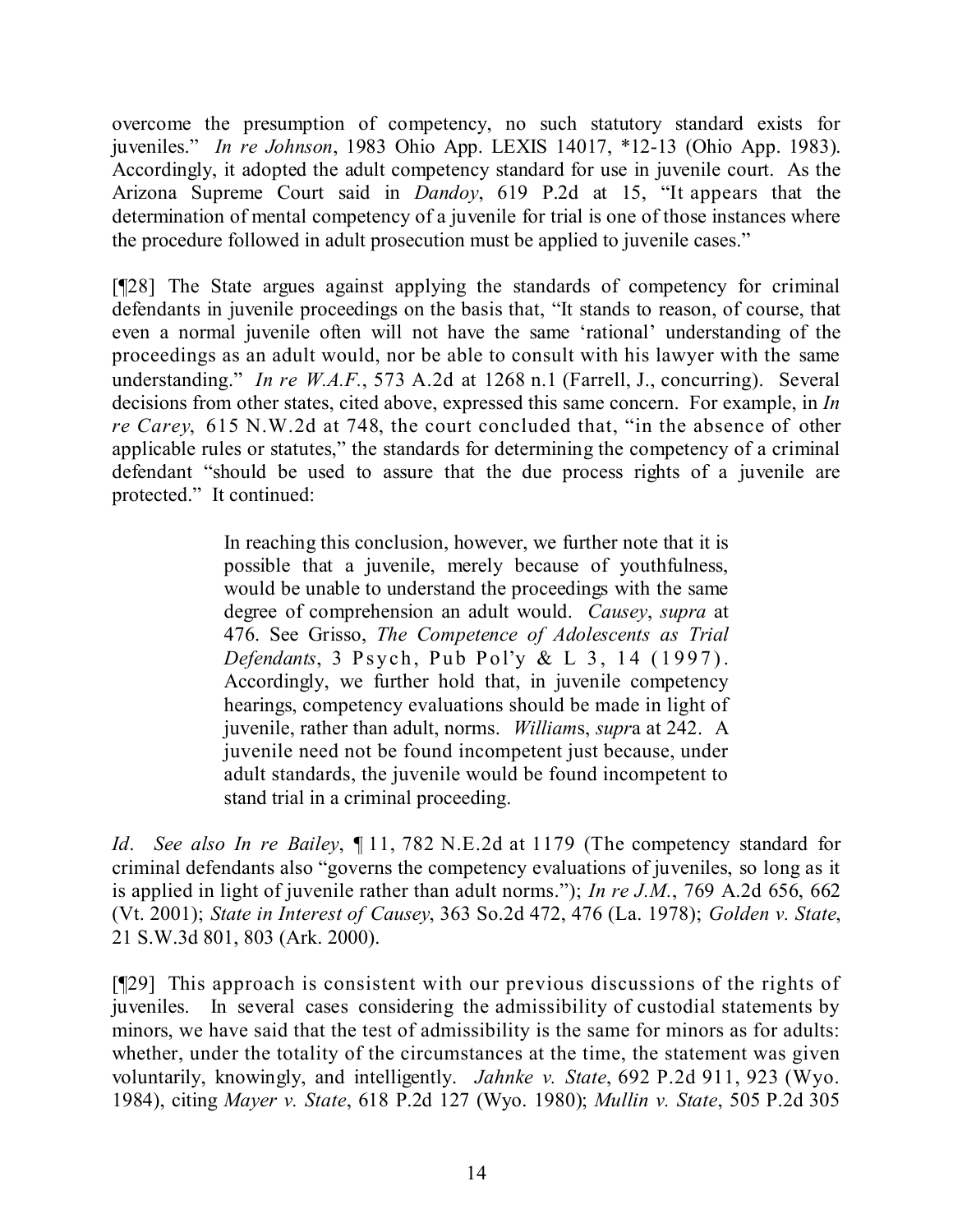(Wyo. 1973), *cert*. *denied*, 414 U.S. 940, 94 S.Ct. 245, 38 L.Ed.2d 166 (1973); *Jarrett v. State*, 500 P.2d 1027 (Wyo. 1972); and *Mortimore v. State*, 24 Wyo. 452, 161 P. 766 (1916). However, as we further explained,

> In these cases we have held that the fact that the individual being questioned is a juvenile is simply a factor to be considered in the totality of the circumstances in order to determine whether the waiver was efficacious. This view is consistent with that espoused in *Fare v. Michael C.*, 442 U.S. 707, 725, 99 S.Ct. 2560, 61 L.Ed.2d 197, *reh*. *denied* 444 U.S. 887, 100 S.Ct. 186, 62 L.Ed.2d 121 (1979), in which the Supreme Court of the United States said:

> > This totality-of-the circumstances approach is adequate to determine whether there has been a waiver even where interrogation of juveniles is involved. We discern no persuasive reasons why any other approach is required where the question is whether a juvenile has waived his rights, as opposed to whether an adult has done so. The totality approach permits – indeed, it mandates – inquiry into all the circumstances surrounding the interrogation. This includes evaluation of the juvenile's age, experience, education, background, and intelligence, and into whether he has the capacity to understand the warnings given him, the nature of his Fifth Amendment rights, and the consequences of waiving those rights.

*Jahnke*, 692 P.2d at 923 (quotation marks omitted). Similarly, when evaluating the competency of a child in juvenile proceedings, it is appropriate to consider "the juvenile's age, experience, education, background, and intelligence, and . . . capacity to understand." This approach is consistent with our prior observation that, "By treating juveniles more gently than it treats adults, the legislature is compensating for juveniles' inherent lack of experience and maturity." *In re ALJ*, 836 P.2d at 313. Accordingly, we hold that the statutory standards for determining the competency of a defendant to stand trial, set forth in Wyo. Stat. Ann. §§ 7-11-302 and -303, are also the standards to use in determining the competency of a child to participate in adjudication proceedings in juvenile court, but those standards must be applied in light of juvenile norms rather than adult norms.

[¶30] Although the juvenile court ordered a competency evaluation and ruled that SWM was competent to proceed, it did not evaluate SWM under the correct standards. The juvenile court explicitly declined to consider those standards set forth in Wyo. Stat. Ann.